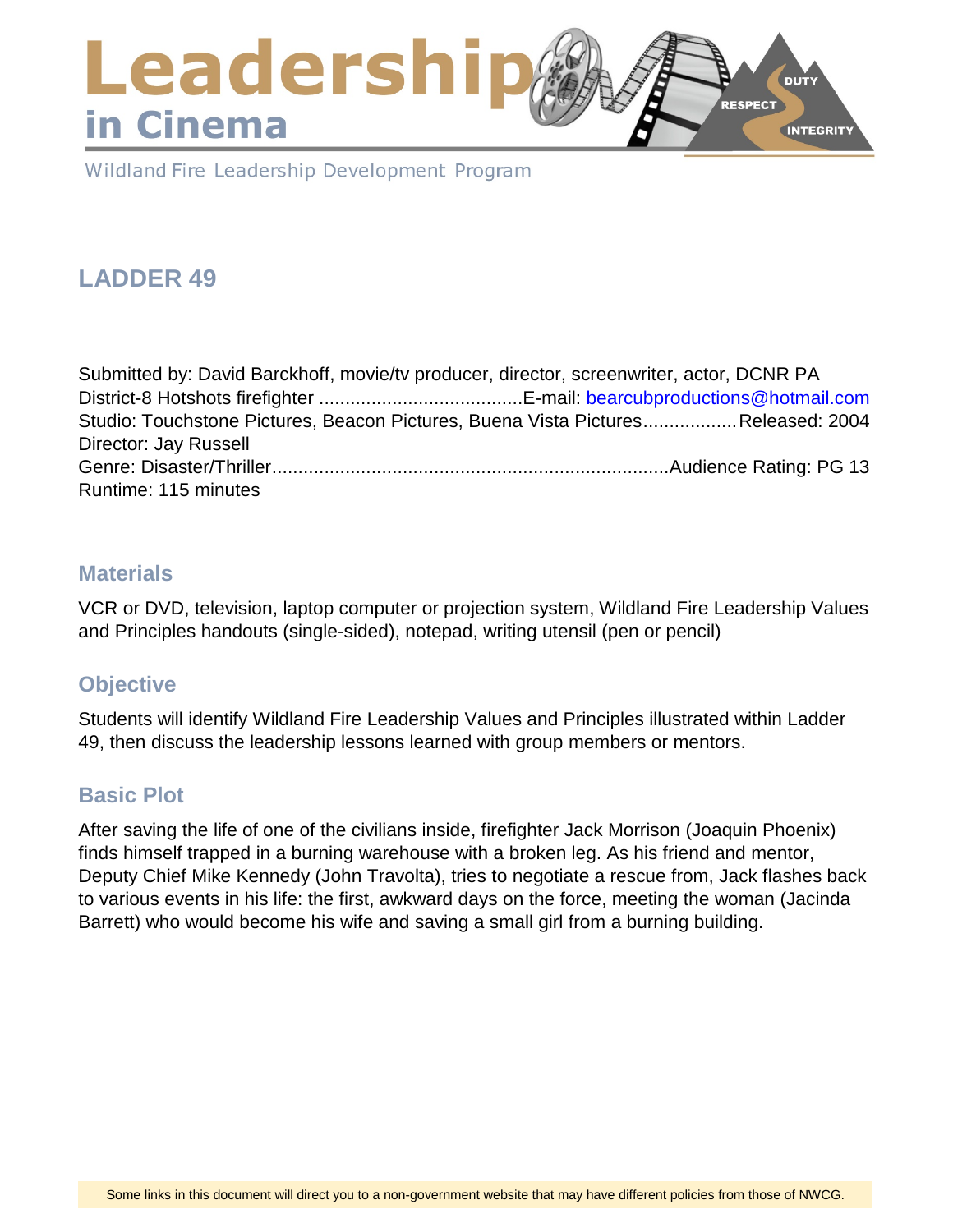## **Detailed Plot**

The film opens with Baltimore firefighter Jack Morrison (Joaqui[n](https://en.wikipedia.org/wiki/Joaquin_Phoenix) Phoenix) saving a man's life in a massive four-alarm fire in a 20-story concrete grain elevator/warehouse in the Canton waterfront neighborhood of Baltimor[e](https://en.wikipedia.org/wiki/Baltimore) Maryland; however the grain being stored in the warehouse explodes, sending Jack falling through several floors, breaking his leg on landing. The film follows the efforts of the other men in his unit, Ladder Company 49, led by the commands of Deputy Chief Mike Kennedy (John Travolta), Jack's longtime mentor, to rescue him while Morrison tries to reach a safe area of the burning structure. Interspersed with the current rescue efforts are a series of flashbacks showing how Jack joined the fire department, his first meeting (at a supermarket) with the woman who would eventually become his wife (Jacinda [B](https://en.wikipedia.org/wiki/Jacinda_Barrett)arrett), his relationship with his children, and the bonds he formed and the trials and tribulations he endured with his fellow firefighters.

After graduating from the fire academy, Jack is sent to work on Baltimore City Fire Department (BCFD) Engine Company 33, in the busiest firehouse in the city. Quartered with Engine 33 is Ladder Company 49. On Engine 33, Jack learns the ropes of firefighting. He quickly becomes close friends with his fellow firefighters, including Mike Kennedy, his Captain at the time. Jack's first fire takes place at a burning vacant rowhouse. Engine 33 and Ladder 49 respond and are the first companies on the scene. Jack and Mike enter the building with a hose line and tackle the blaze, with Jack on the nozzle of the hose. They quickly and triumphantly extinguish it.

After some time working on Engine 33, Jack arrives at the scene of another vacant rowhouse fire, where a fellow firefighter from Ladder 49, Dennis Gauquin (Billy Burke), dies after falling through a roof of the building. Jack decides, although it is more dangerous, to take his friend's position as a "truckie", a search and rescue member on Ladder 49 by transferring to the Truck.

As the years go by, Jack suffers some traumatic experiences, including rescuing a man from the ledge of a burning high-rise building in Downtown Baltimore, and witnessing another friend and fellow firefighter from Ladder 49, Tommy Drake (Morris Chestnut), burned beyond recognition following a steam explosion at an industrial building who continues firefighting even after sustaining such a terrible injury. He finds the work rewarding, but his wife initially worries about his safety and opposes the change. However, she eventually accepts his new role and even talks him out of taking an administrative position that Mike, who has now become a Deputy Chief, offers him.

One Christmas Eve, Jack and the members of Engine 33 and Ladder 49 respond to a burning apartment building. Jack is able to rescue a young girl trapped in an engulfed apartment, but is briefly trapped himself before being rescued by a fellow Firefighter from Ladder 49, Leonard "Lenny" Richter (Robert Patrick). Both men receive the department's Medal of Valor for their actions.

Back at the grain building fire that opened the film, Jack's fellow firefighters become extremely determined to rescue him, and Jack does his best to reach the only possible safe area Mike tells him about. However, upon reaching that room Jack sees that the only exit is cut off by raging flames and, out of air and with the heat intensifying, Jack realizes his situation is hopeless. He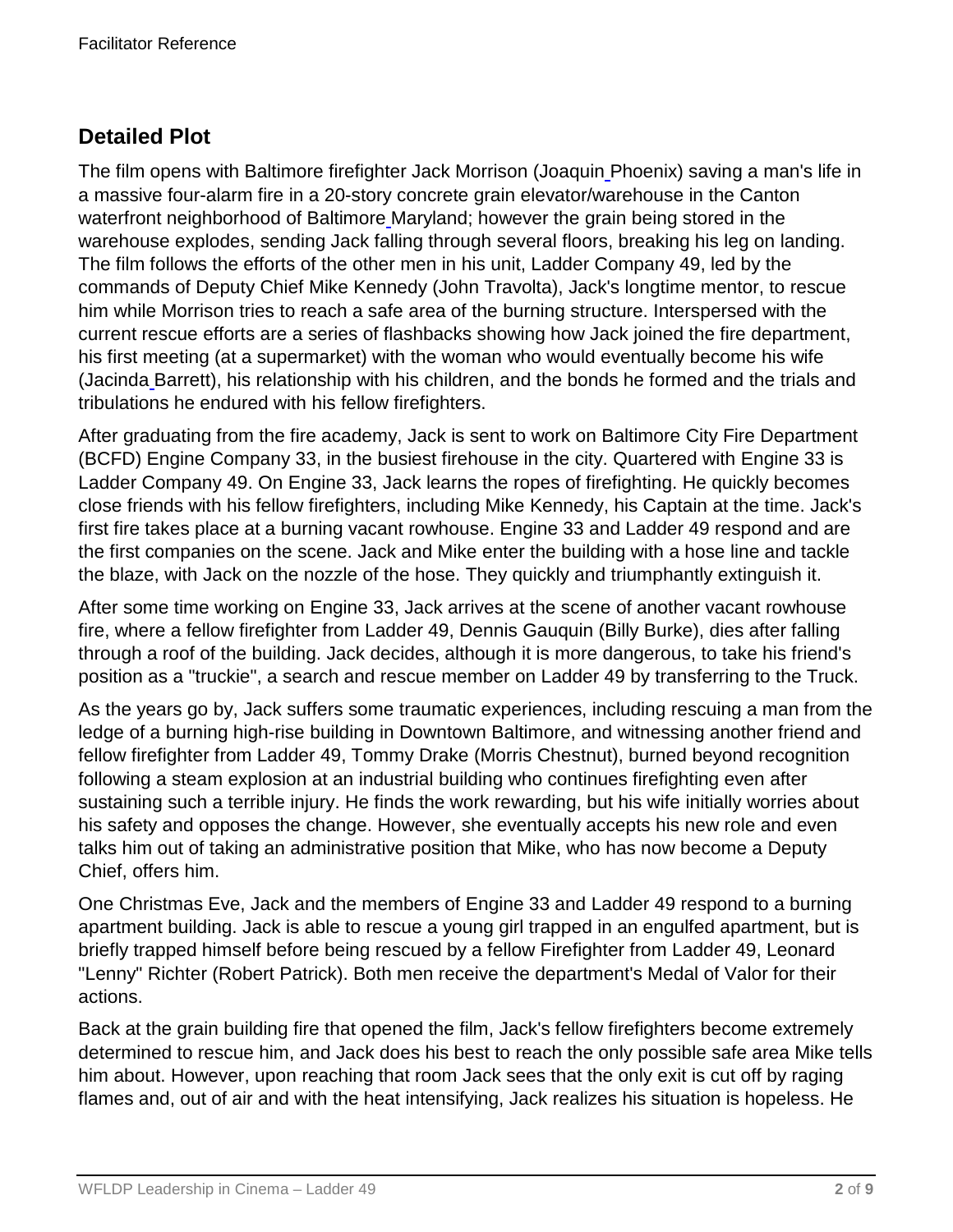radios Mike to pull his men back, so no one else will be hurt while trying to rescue him. Mike reluctantly agrees, and Jack accepts his fate to die in the fire, devastating Mike.

At Jack's funeral, Mike delivers an emotional eulogy in celebration of Jack's life, which inspires a standing ovation from friends and family in attendance. Jack's body is then carried to his resting place, with full honors, on the back of Engine 33 in a typical fireman's funeral procession. The film ends with flashbacks of Jack and his fellow firefighters going to fires and a final shot of Mike and Jack coming out of Jack's first ever burning building in triumph.

## **Cast of Main Characters**

| Joaquin Phoenix Firefighter Jack Morrison, Ladder 49 (formerly Engine 33) |
|---------------------------------------------------------------------------|
|                                                                           |
| Deputy Chief 1 (formerly Engine 33)                                       |
|                                                                           |
|                                                                           |
|                                                                           |
|                                                                           |
|                                                                           |
|                                                                           |
|                                                                           |
|                                                                           |
|                                                                           |
|                                                                           |
|                                                                           |
|                                                                           |
|                                                                           |
|                                                                           |
|                                                                           |
|                                                                           |

## **Facilitation Options**

**Ladder 49** illustrates an abundance of leadership challenging situations, values and principles in a city fire station. Students should have few problems identifying those that correspond to the Wildland Fire Leadership Values and Principles. The objective is not to identify every leadership principle but to promote thought and discussion. Students should be less concerned with how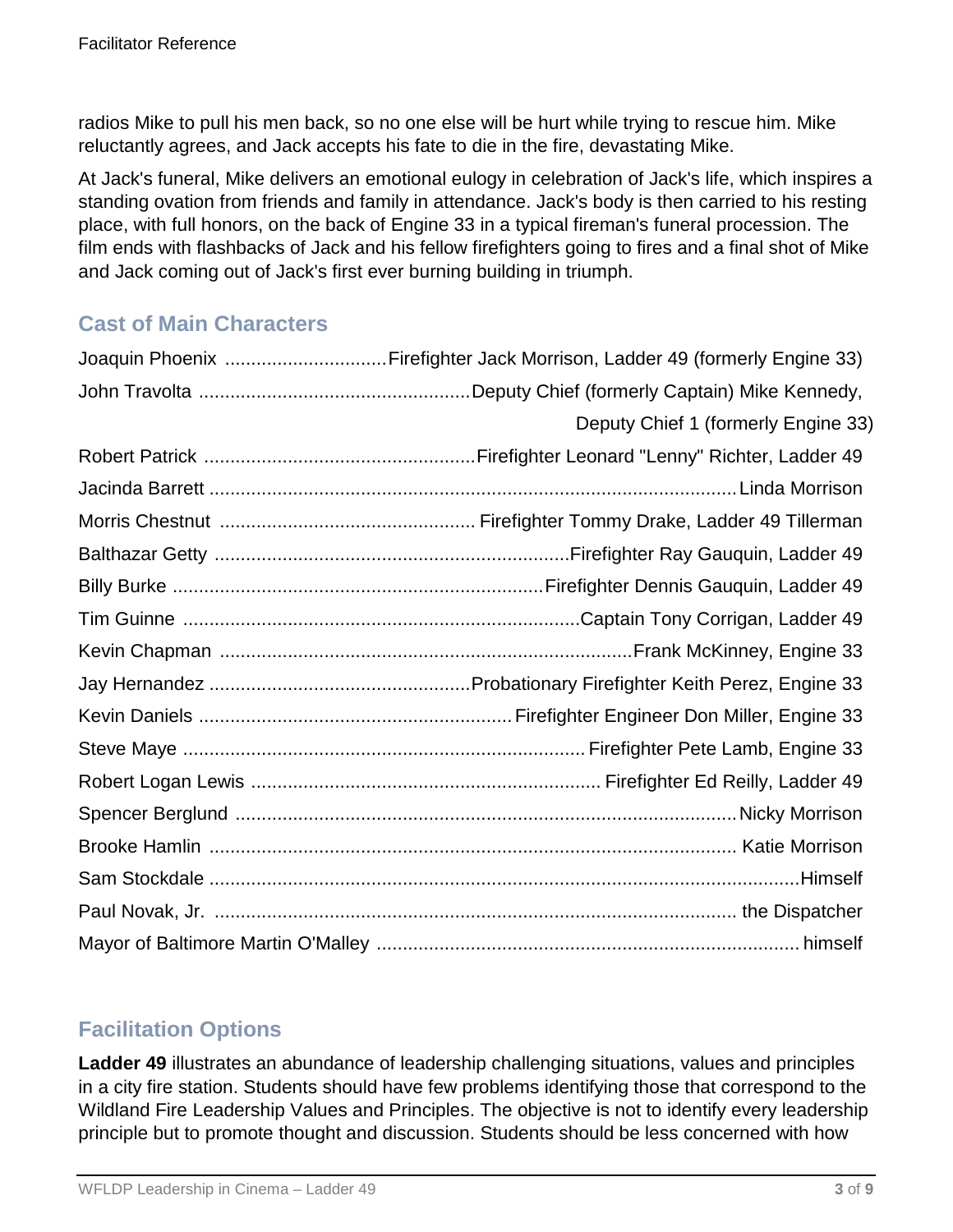many principles they view within the film and more concerned with how the principles they do recognize can be used to develop themselves as a leader.

## **Facilitation Tips**

The film can be viewed in its entirety or by short scene clip selection, depending on facilitator intent and time schedules. Another method is to have the employee(s) view the film on his/her own and then hold the classroom discussion session.

### **Full-film Facilitation Suggestion:**

- 1. Review the Wildland Fire Leadership Values and Principles with students.
- 2. Advise students to document instances within the film that illustrate/violate the Wildland Fire Leadership Values and Principles on the handout provided.
- 3. Break students into small discussion groups.
- 4. Show students Ladder 49.
- 5. Be sure to give multiple breaks throughout the film.
- 6. Use time during the breaks to complete the guided discussion.
- 7. Provide a short synopsis with some "ticklers" to pay attention before beginning each segment of the film.
- 8. Resume the film.
- 9. Have students discuss their findings and how they will apply leadership lessons learned to their role in wildland fire suppression. Facilitate discussion in groups that have difficulty.
- 10.Wrap up the session and encourage students to apply leadership lessons learned in their personal and work lives.

## **Clip Facilitation Suggestion:**

- 1. Review the Wildland Fire Leadership Value or Principle targeted for discussion. (May be given or ask students to identify the value or principle being illustrated after viewing the clip.)
- 2. Show the relevant movie Ladder 49 clip suggestions
- 3. Facilitate discussion regarding the selected clip and corresponding value and/or principle.
- 4. Break students into small discussion groups.
- 5. Have students discuss their findings and how they will apply leadership lessons learned to their role in wildland fire suppression. Facilitate discussion in groups that may have difficulty.
- 6. Wrap up the session and encourage students to apply leadership lessons learned in their personal and work lives.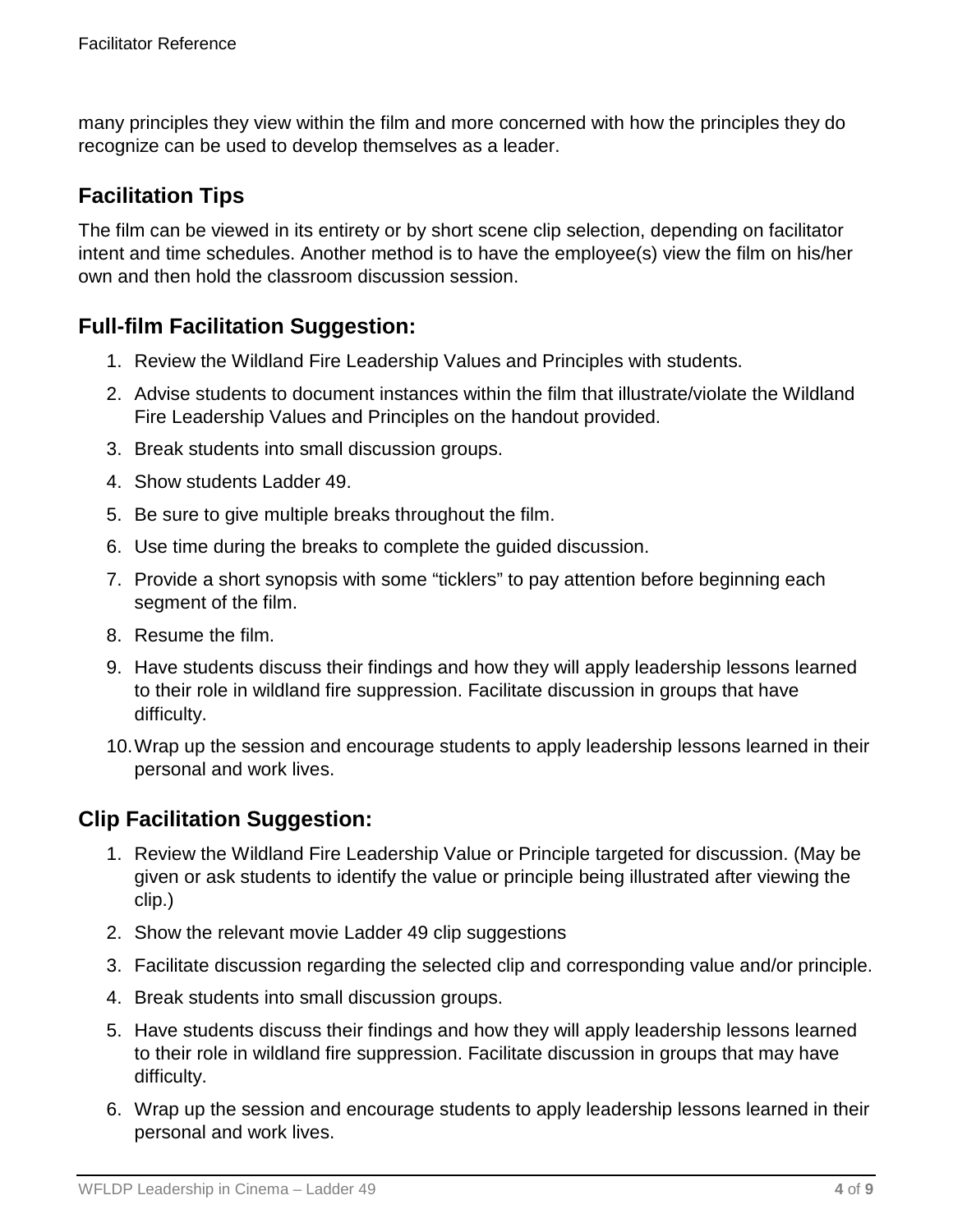### **Mentor Suggestion**

Use either method presented above. The mentor should be available to the student to discuss lessons learned from the film as well as incorporating them to the student's leadership selfdevelopment plan.

Encouraging individuals to keep a leadership journal is an excellent way to document leadership values and principles that are practiced.

Suggest other wildland fire leadership toolbox items that will contribute to the overall leadership development of the student.

### **References**

Web links or other resources that will help in the delivery of this lesson plan. Links below are some commonly used examples.

- [Wildland Fire Lessons Learned Center](https://www.wildfirelessons.net/home)
- [Wildland Fire Leadership Development Program](https://www.fireleadership.gov/) (WFLDP)
- *High Reliability Organizing – [What It Is, Why It Works, How to Lead It](https://www.nifc.gov/training/HRO/HRO_2010training.pdf)* (information from the BLM Fire and Aviation Directorate, Division of Fire Operations, March 2010 HRO training session)

Hyperlinks have been included to facilitate the use of the [Wildland Fire Leadership Development](https://www.fireleadership.gov/)  [Program website.](https://www.fireleadership.gov/) Encourage students of leadership to visit the [website.](https://www.fireleadership.gov/)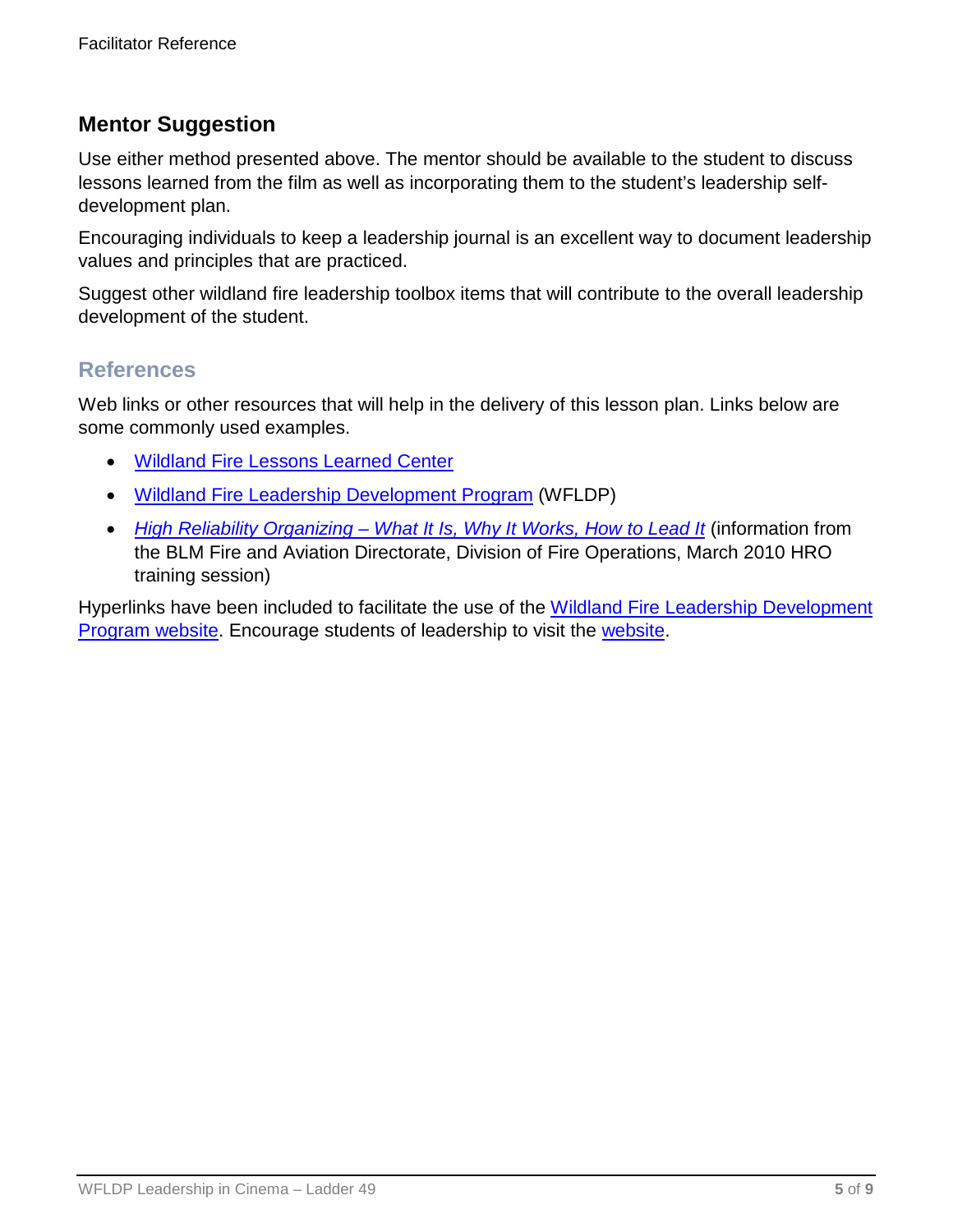#### Be proficient in your job, both technically & as a leader.

- Take charge when in charge.
- Adhere to professional standard operating procedures.
- Develop a plan to accomplish given objectives.

#### Make sound & timely decisions.

- Maintain situation awareness in order to anticipate needed actions.
- Develop contingencies & consider consequences.
- Improvise within the commander's intent to handle a rapidly changing environment.

#### Ensure that tasks are understood, supervised, accomplished.

- Issue clear instructions.
- Observe & assess actions in progress without micro-managing.
- Use positive feedback to modify duties, tasks & assignments when appropriate.

#### Develop your subordinates for the future.

- Clearly state expectations.
- Delegate tasks that you are not required to do personally.
- Consider individual skill levels & developmental needs when assigning tasks.

#### Know your subordinates and look out for their well-being.

- Put the safety of your subordinates above all other objectives.
- Take care of your subordinate's needs.
- Resolve conflicts between individuals on the team.

#### Keep your subordinates informed.

- Provide accurate & timely briefings.
- Give the reason (intent) for assignments & tasks.
- Make yourself available to answer questions at appropriate times.

#### **Build the team.**

- Conduct frequent debriefings with the team to identify lessons learned.
- Recognize accomplishments & reward them appropriately.
- Apply disciplinary measures equally.

#### Employ your subordinates in accordance with their capabilities.

- Observe human behavior as well as fire behavior.
- Provide early warning to subordinates of tasks they will be responsible for.
- Consider team experience, fatigue & physical limitations when accepting assignments.

#### Know yourself and seek improvement.

- Know the strengths/weaknesses in your character & skill level.
- Ask questions of peers & supervisors.
- Actively listen to feedback from subordinates.

#### Seek responsibility and accept responsibility for your actions.

- Accept full responsibility for & correct poor team performance.
- Credit subordinates for good performance.
- Keep your superiors informed of your actions.

#### Set the example.

- Share the hazards & hardships with your subordinates.
- Don't show discouragement when facing setbacks.
- Choose the difficult right over the easy wrong.





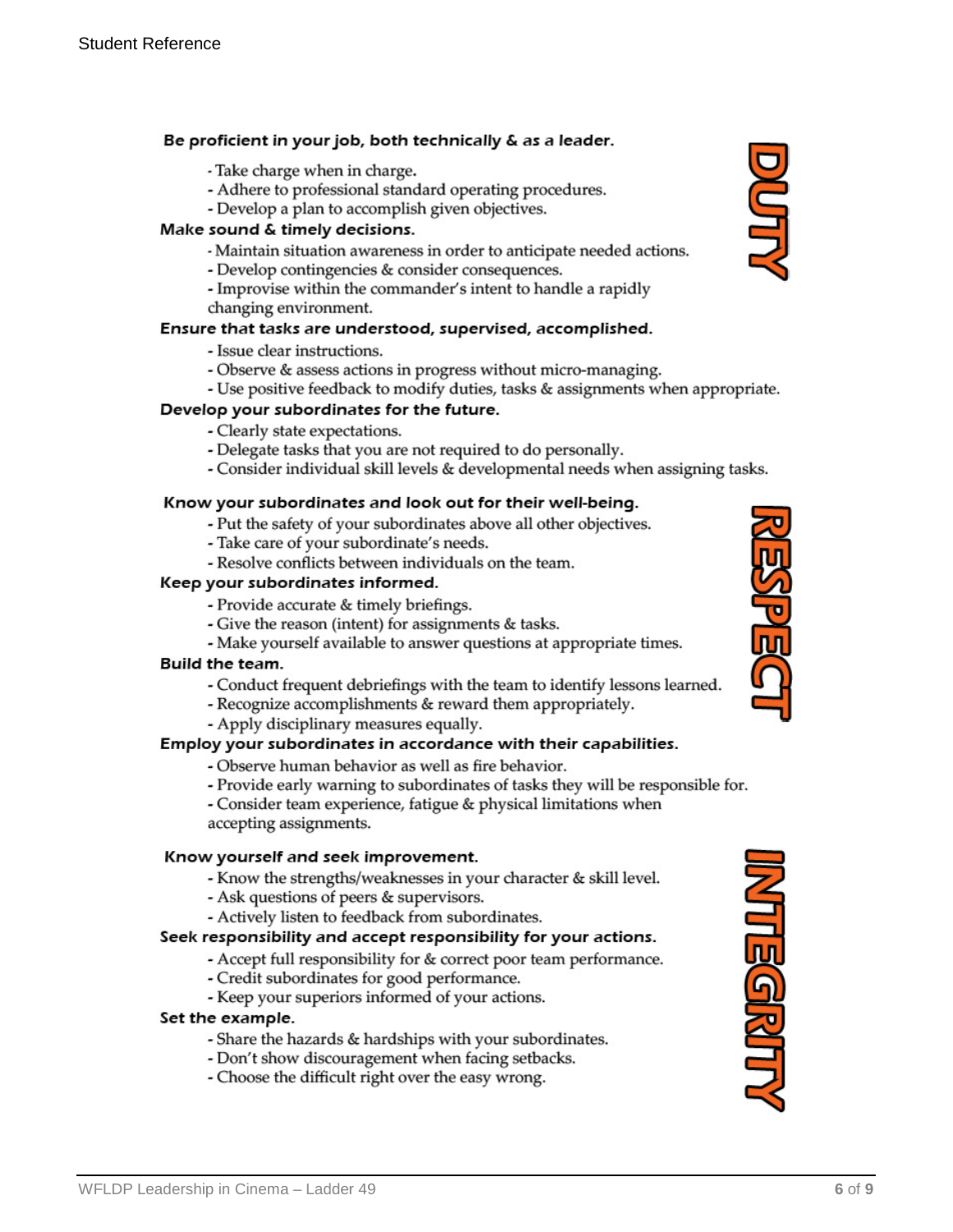### **LADDER 49**

- 1. Document film clips illustrating the Wildland Fire Leadership Values and Principles.
- 2. Discuss leadership lessons learned from the film with group members or mentor.

### **Duty**

- Be proficient in your job, both technically and as a leader.
- Make sound and timely decisions.
- Ensure that tasks are understood, supervised and accomplished.
- Develop your subordinates for the future.
- What scenes from the movie relate to "Duty"?

### **Respect**

- Know your subordinates and look out for their well being.
- Keep your subordinates informed.
- Build the team.
- Employ your subordinates in accordance with their capabilities.
- What scenes from the movie relate to "Respect"?

### **Integrity**

- Know yourself and seek improvement.
- Seek responsibility and accept responsibility for your actions.
- Set the example.
- What scenes from the movie relate to "Integrity"?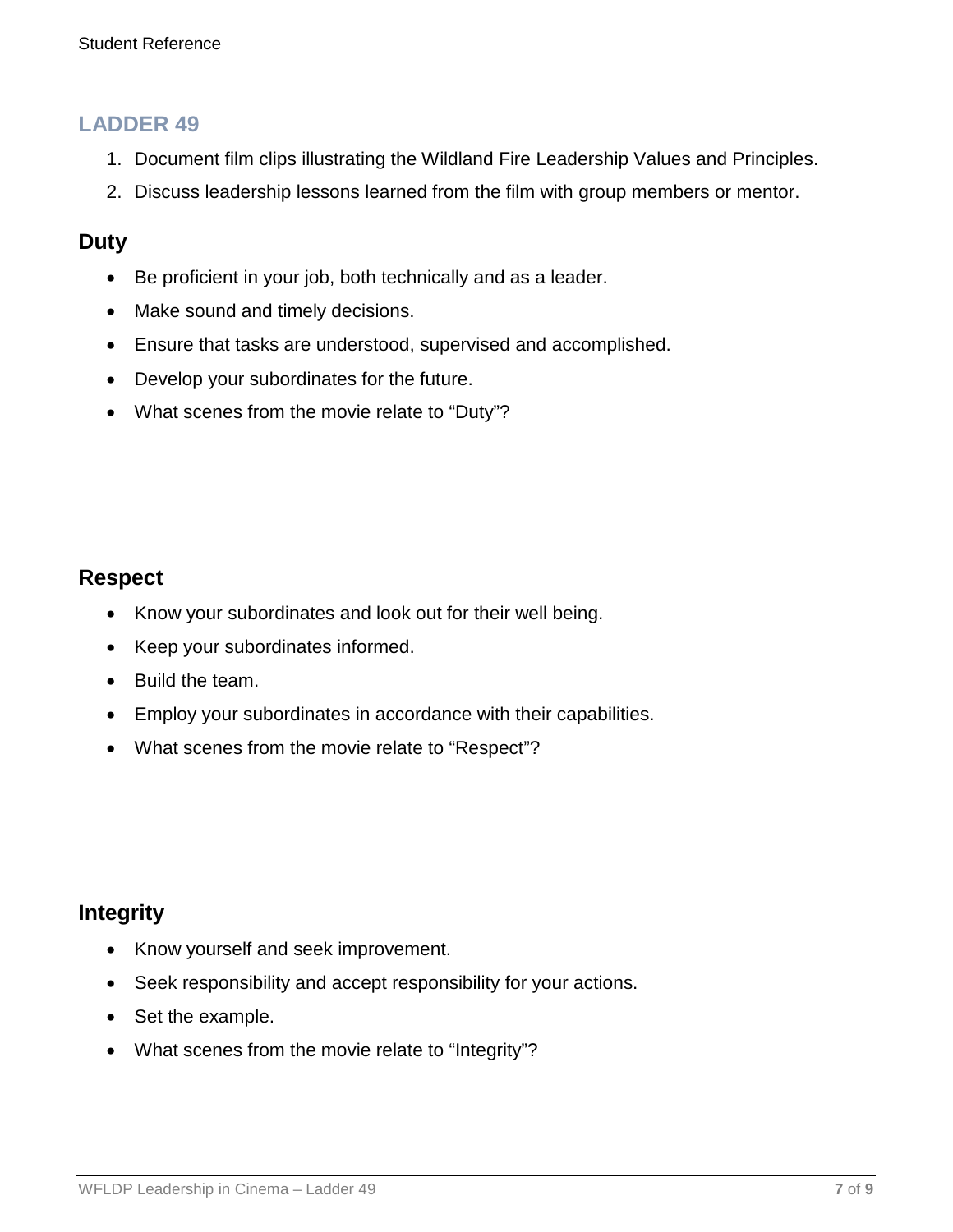# **LADDER 49**

### **Guided Discussion Questions**

As you watch the movie or selected video clips, make some notes as to what scenes, actions, leadership decisions, firefighter interactions are comparable to or different with the following wildland leadership discussion questions. Then discuss why you feel they are similar or deviate from leadership values.

- 1. Give examples of situations in wildland firefighting where pressure from leadership can be a factor in the decision making of firefighters?
- 2. Which element(s) of the Wildland Fire Leadership Values and Principles does John Travolta's role as Captain exemplify in the beginning of the movie?
- 3. Which element(s) of the Wildland Fire Leadership Values and Principles does John Travolta's role as Deputy Chief exemplify in the end of the movie?
- 4. How does Travolta's Character leadership progress and handle the various situations throughout the movie?
- 5. How can a supervisor or firefighter use or maintain situation awareness in order to anticipate needed actions?
- 6. Does being a leader allow for improvising within the ICS Fire commander's intent with regard to handling a rapidly changing wildland fire environment?
- 7. When faced with a large wildfire or a four-alarm fire as depicted in the movie Ladder 49, what are some of the challenges and similarities that the leadership could encounter?
- 8. How is leadership different when supervising new or inexperienced firefighters as compared to veteran or more experienced firefighters
- 9. How does babysitting compare to (leadership of) and supervising firefighters?
- 10.When faced with adversity and tragedy (movie death of firefighter Jack Joaquin Phoenix's role), how should a leader (Deputy Chief Mike Kennedy – John Travolta's role) respond to help the other surviving firefighters?
- 11.A good leader praises in public and criticizes in private. Give a movie scene example of each of these. Discuss how the actors in the movie handled these situations from a leadership perspective?
- 12.How would you handle these situations from a supervisor/leadership perspective?
	- Captain/Deputy Mike Kennedy -Travolta's breaking up the bar fight of firefighter Jack – Joaquin Phoenix's role?
	- Firefighter's Jack and Leonard saving the young girl's life from the fire on Christmas Eve, and then receiving the Medal of Valor?
- 13.Given the following situation as depicted in the movie, how do these actions and decisions compare to the Watch out warnings, LCES and the decision-making of